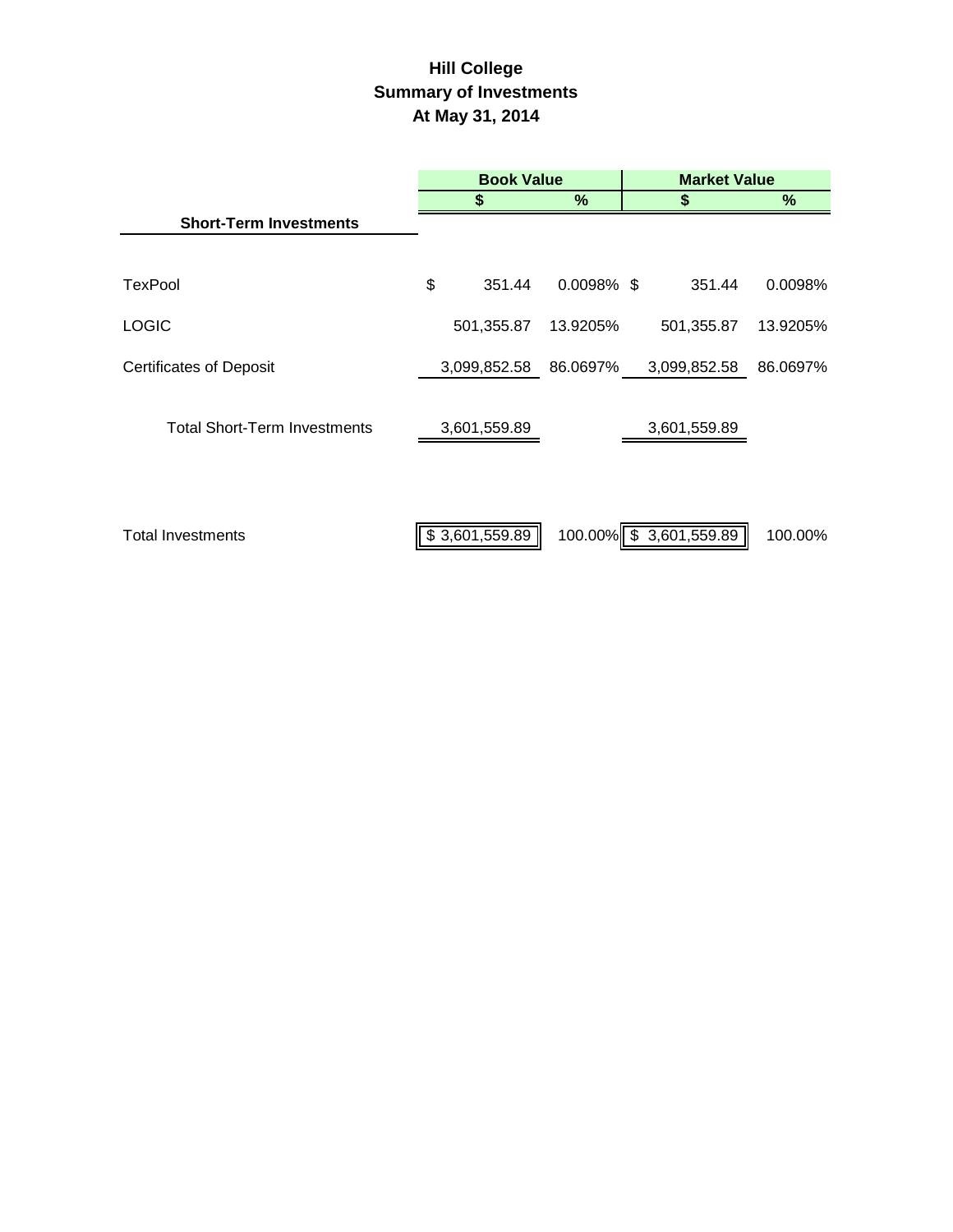## **Hill College Operating Fund Summary of Investments At May 31, 2014**

|                                     | <b>Book Value</b> |              | <b>Market Value</b> |              |          |
|-------------------------------------|-------------------|--------------|---------------------|--------------|----------|
|                                     |                   |              | $\frac{9}{6}$       | S            | $\%$     |
| <b>Short-Term Investments</b>       |                   |              |                     |              |          |
| <b>TexPool</b>                      | \$                | 297.77       | 0.0114%             | 297.77       | 0.0114%  |
| <b>LOGIC</b>                        |                   | 501,255.63   | 19.1596%            | 501,255.63   | 19.1596% |
| <b>Certificates of Deposit</b>      |                   | 2,114,662.19 | 80.8290%            | 2,114,662.19 | 80.8290% |
| <b>Total Short-Term Investments</b> |                   | 2,616,215.59 |                     | 2,616,215.59 |          |
| <b>Total Investments</b>            |                   | 2,616,215.59 | 100.00%             | 2,616,215.59 | 100.00%  |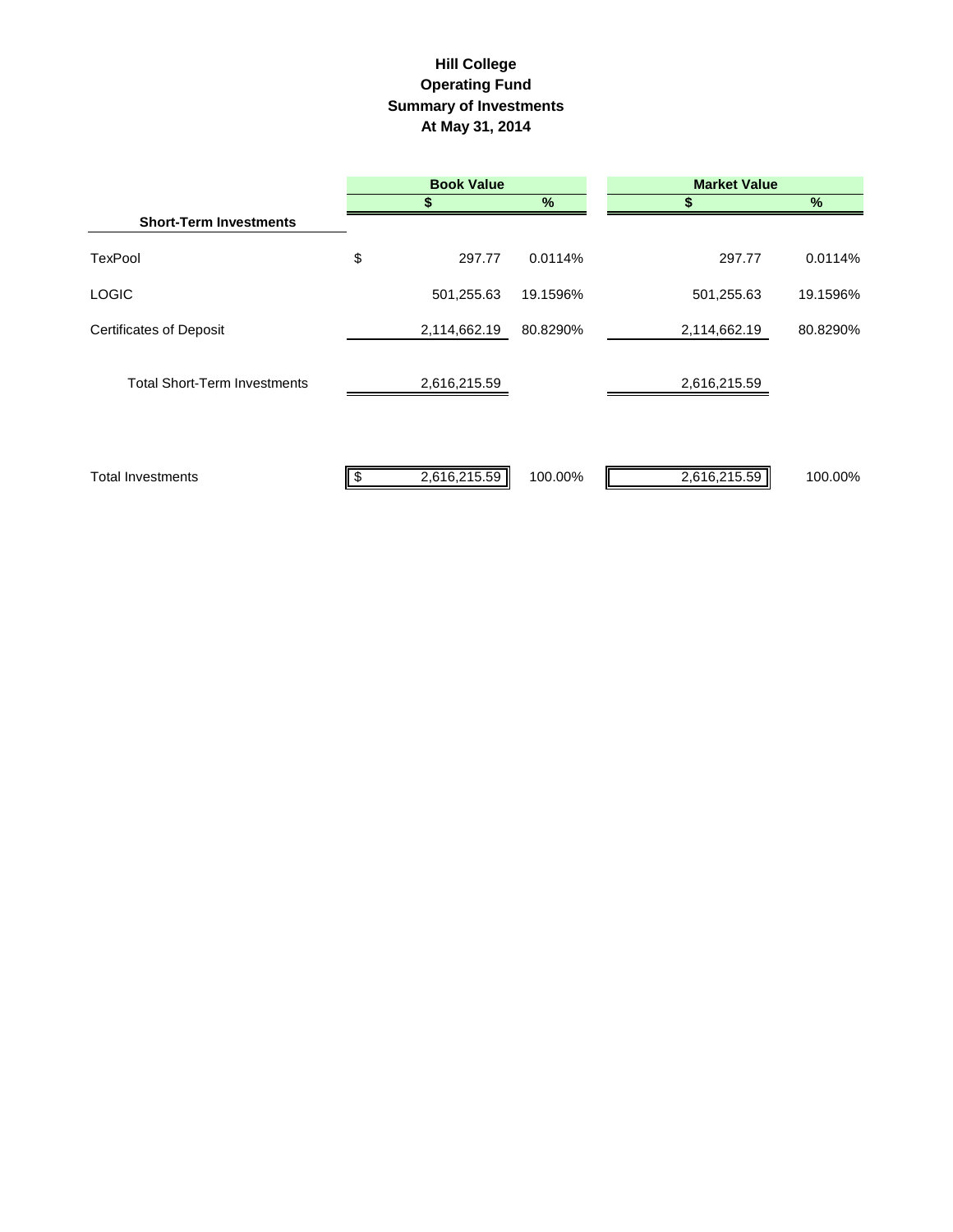#### **Summary of Investments At May 31, 2014 Hill College Endowment Fund**

|                                     | <b>Book Value</b> |           | <b>Market Value</b> |               |
|-------------------------------------|-------------------|-----------|---------------------|---------------|
|                                     |                   | %         |                     | $\frac{9}{6}$ |
| <b>Short-Term Investments</b>       |                   |           |                     |               |
| TexPool                             | \$<br>52.47       | 100.0000% | 52.47               | 100.0000%     |
| <b>LOGIC</b>                        | ٠                 | 0.0000%   | ٠                   | 0.0000%       |
| <b>Certificates of Deposit</b>      |                   | 0.0000%   |                     | 0.0000%       |
| <b>Total Short-Term Investments</b> | 52.47             |           | 52.47               |               |
| <b>Total Investments</b>            | 52.47<br>\$       | 100.00%   | 52.47               | 100.00%       |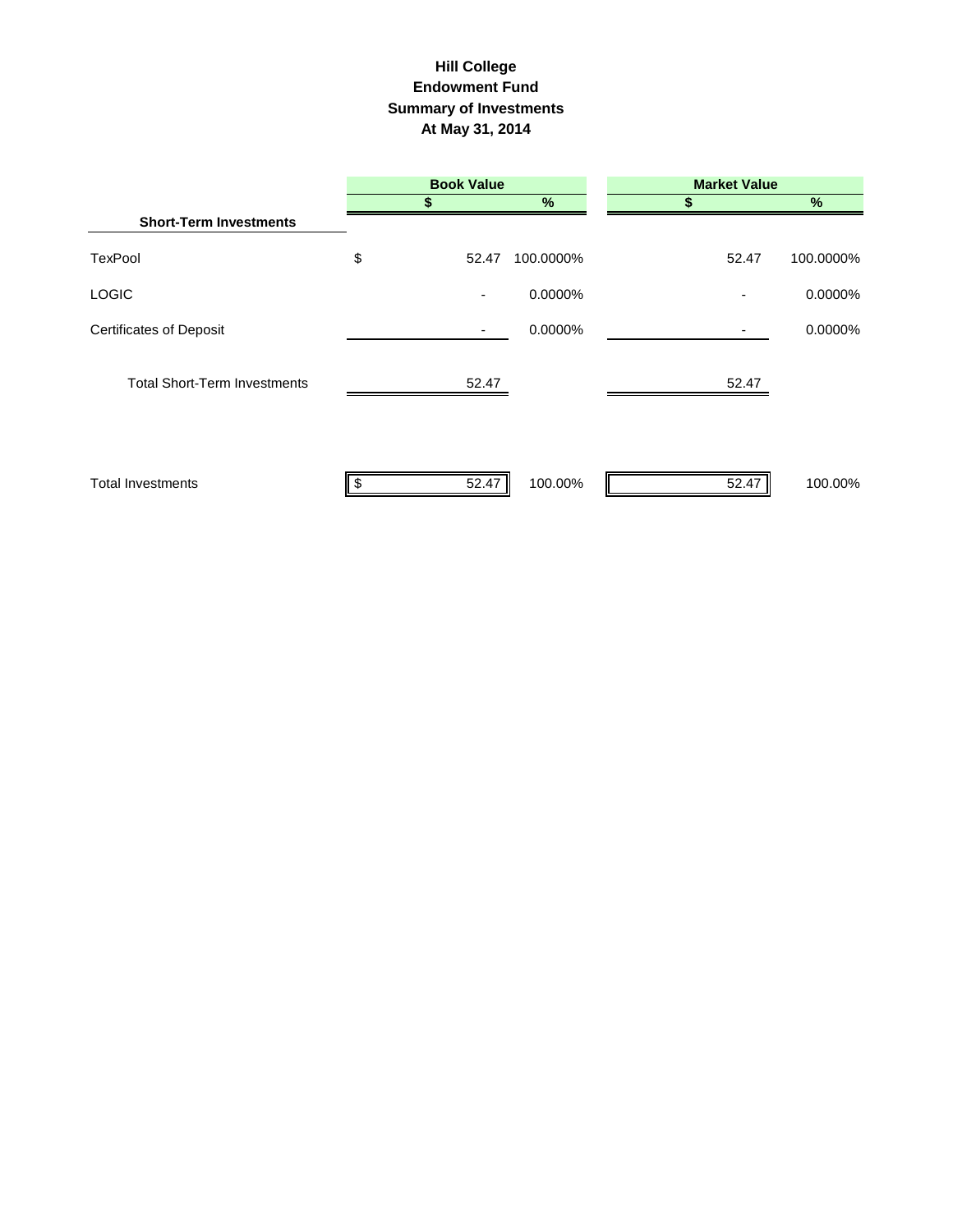#### **Interest and Sinking Fund Summary of Investments At May 31, 2014 Hill College**

|                                     | <b>Book Value</b> |          | <b>Market Value</b> |          |
|-------------------------------------|-------------------|----------|---------------------|----------|
|                                     |                   | %        |                     | $\%$     |
| <b>Short-Term Investments</b>       |                   |          |                     |          |
| <b>TexPool</b>                      | \$<br>1.20        | 51.0638% | 1.20                | 51.0638% |
| <b>LOGIC</b>                        | 1.15              | 48.9362% | 1.15                | 48.9362% |
| <b>Certificates of Deposit</b>      | ٠                 | 0.0000%  |                     | 0.0000%  |
| <b>Total Short-Term Investments</b> | 2.35              |          | 2.35                |          |
| <b>Total Investments</b>            | 2.35              | 100.00%  | 2.35                | 100.00%  |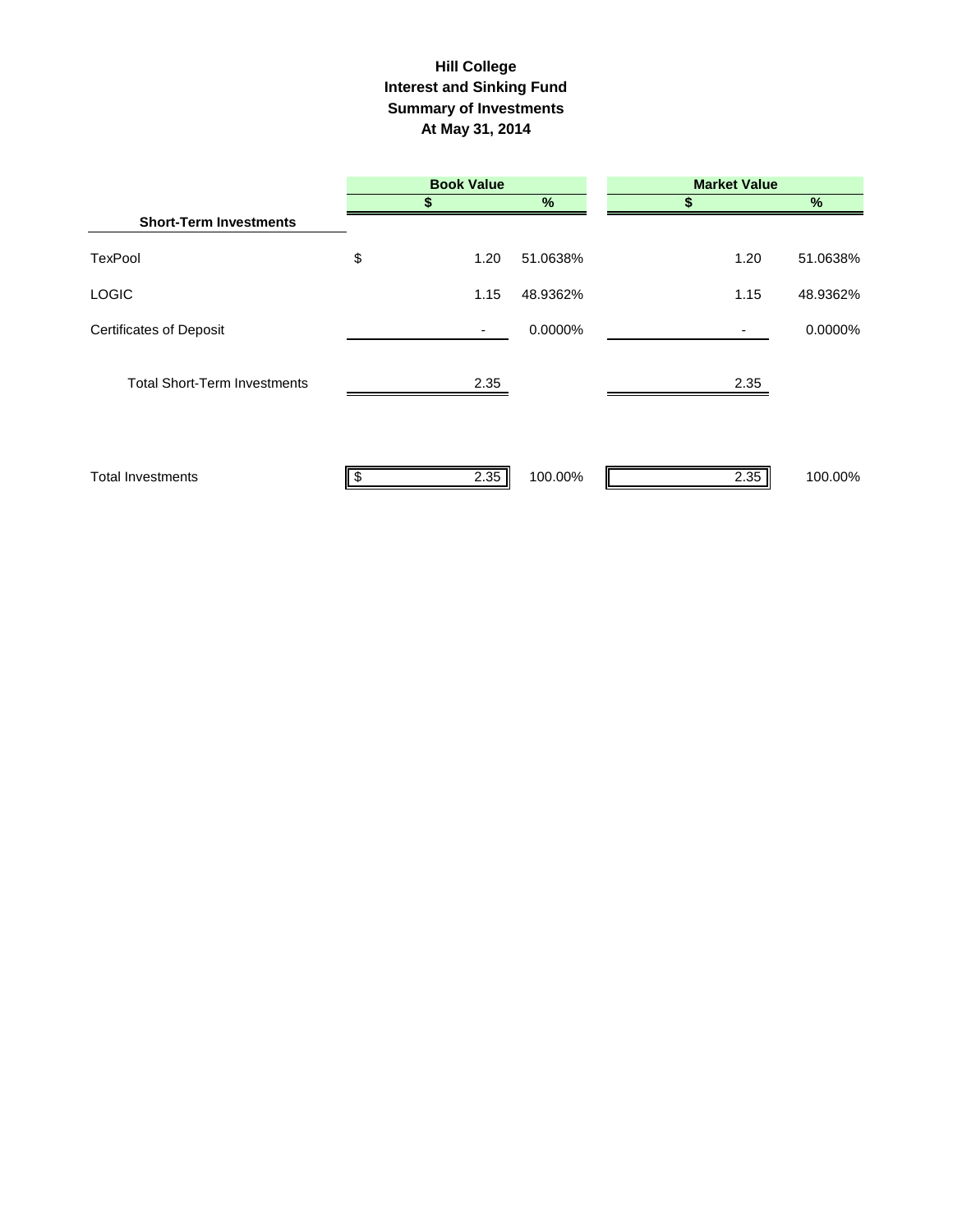## **Summary of Investments At May 31, 2014 Special Revenue Fund Hill College**

|                                     | <b>Book Value</b> |          | <b>Market Value</b> |               |  |
|-------------------------------------|-------------------|----------|---------------------|---------------|--|
|                                     |                   | $\%$     |                     | $\frac{9}{6}$ |  |
| <b>Short-Term Investments</b>       |                   |          |                     |               |  |
| <b>TexPool</b>                      | \$<br>٠           | 0.0000%  | ٠                   | 0.0000%       |  |
| <b>LOGIC</b>                        | 99.09             | 0.0101%  | 99.09               | 0.0101%       |  |
| <b>Certificates of Deposit</b>      | 985,190.39        | 99.9899% | 985,190.39          | 99.9899%      |  |
| <b>Total Short-term Investments</b> | 985,289.48        |          | 985,289.48          |               |  |
| <b>Total Investments</b>            | 985,289.48<br>Ъ   | 100.00%  | 985,289.48          | 0.01%         |  |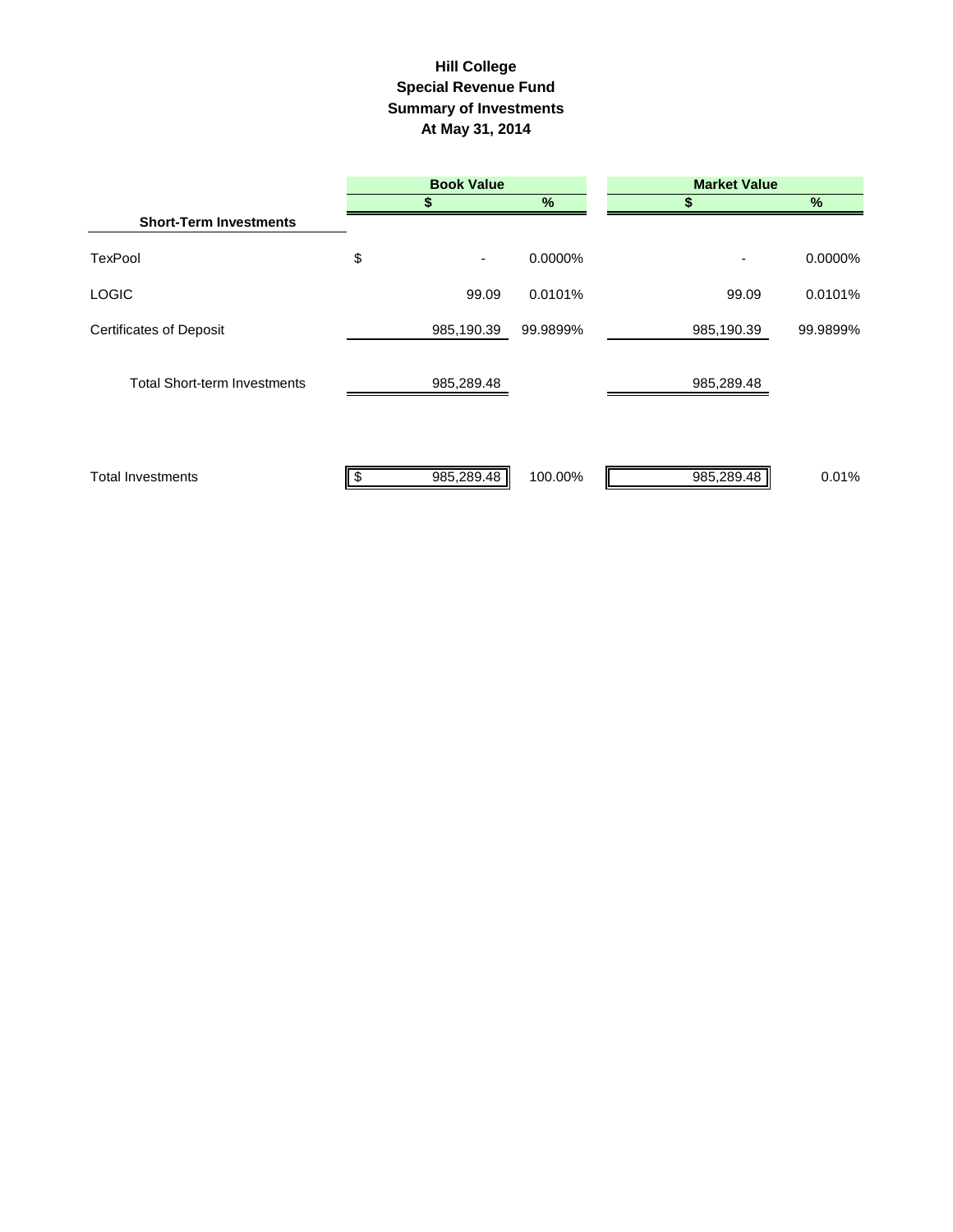## **Hill College Operating Fund Statement of Changes in Investment Assets Quarter Ended May 31, 2014**

|                                                       | <b>Book Value</b>               | <b>Market Value</b> |
|-------------------------------------------------------|---------------------------------|---------------------|
| <b>Beginning Investment Assets - 2/28/14</b>          | $$2,611,245.16$ $$2,611,245.16$ |                     |
| Receipts\Contributions                                |                                 |                     |
| Investment Income                                     | 4,970.43                        | 4,970.43            |
| Distribution                                          |                                 |                     |
| Net Realized Gains (Losses)                           |                                 |                     |
| Changes in Net Unrealized Appreciation/(Depreciation) |                                 |                     |
| <b>Ending Investment Assets - 5/31/14</b>             | $$2,616,215.59$ $$2,616,215.59$ |                     |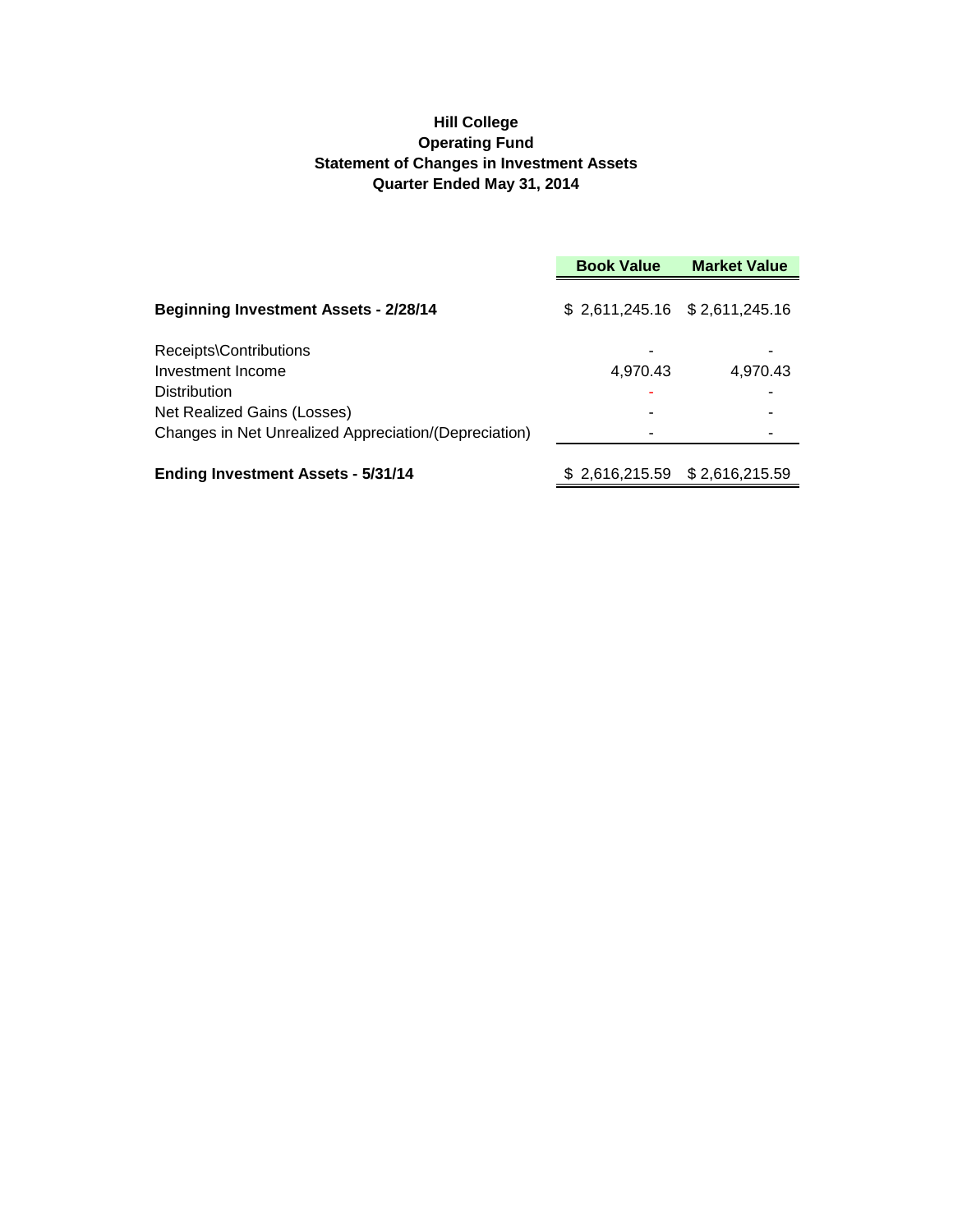## **Hill College Endowment Fund Statement of Changes in Investment Assets Quarter Ended May 31, 2014**

|                                                       | <b>Book Value</b> |       | <b>Market Value</b> |       |
|-------------------------------------------------------|-------------------|-------|---------------------|-------|
| <b>Beginning Investment Assets - 2/28/14</b>          | \$                | 52.47 | \$.                 | 52.47 |
| Receipts\Contributions                                |                   |       |                     |       |
| Investment Income                                     |                   |       |                     |       |
| Distribution                                          |                   |       |                     |       |
| Net Realized Gains (Losses)                           |                   |       |                     |       |
| Changes in Net Unrealized Appreciation/(Depreciation) |                   |       |                     |       |
| <b>Ending Investment Assets - 5/31/14</b>             | \$                | 52.47 | \$.                 | 52.47 |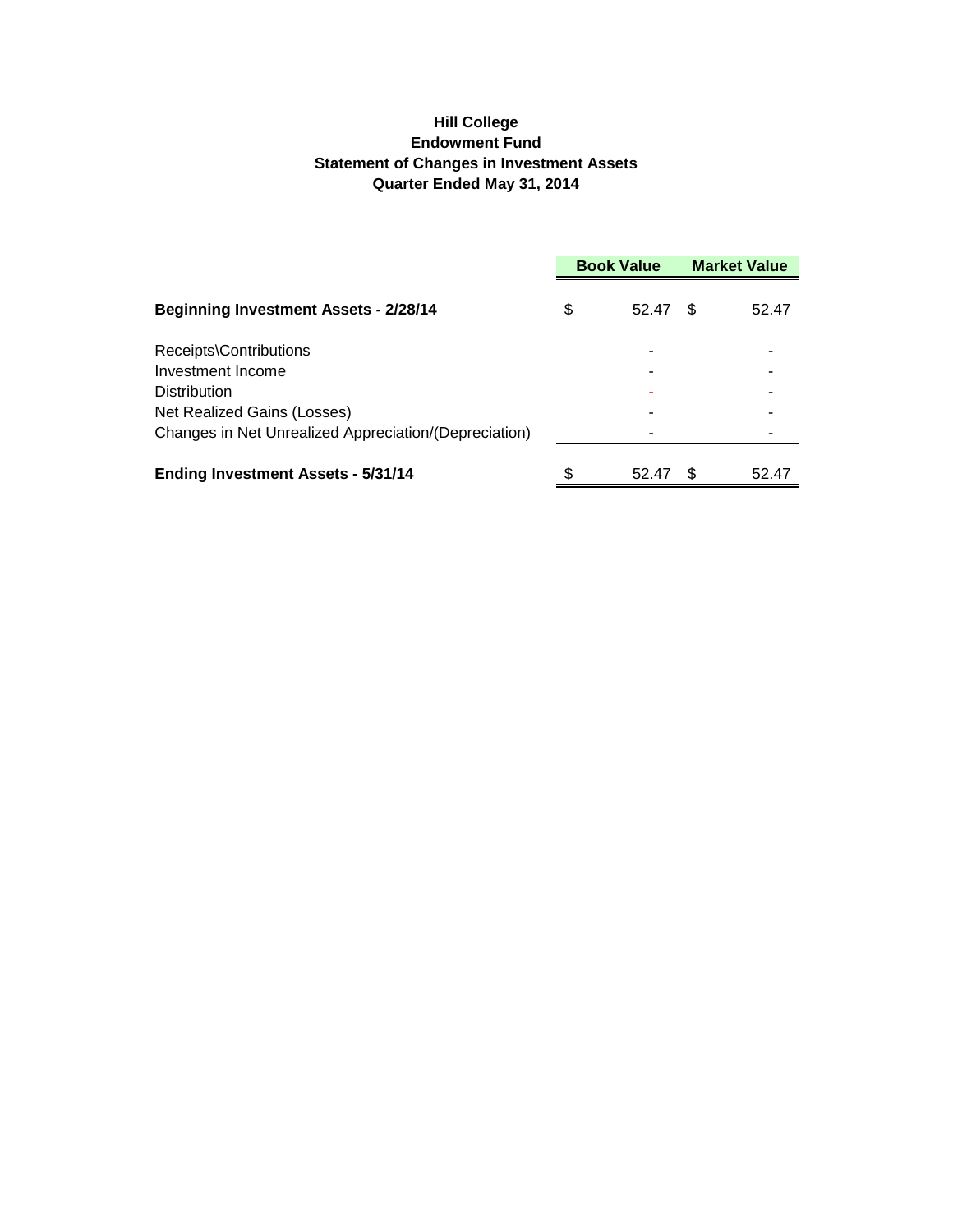## **Hill College Interest & Sinking Fund Statement of Changes in Investment Assets Quarter Ended May 31, 2014**

|                                                       | <b>Book Value</b> |           | <b>Market Value</b> |      |
|-------------------------------------------------------|-------------------|-----------|---------------------|------|
| <b>Beginning Investment Assets - 2/28/14</b>          | \$                | $2.35$ \$ |                     | 2.35 |
| Receipts\Contributions                                |                   |           |                     |      |
| Investment Income                                     |                   |           |                     |      |
| <b>Distribution</b>                                   |                   |           |                     |      |
| Net Realized Gains (Losses)                           |                   |           |                     |      |
| Changes in Net Unrealized Appreciation/(Depreciation) |                   |           |                     |      |
| <b>Ending Investment Assets - 5/31/14</b>             | \$                | 2.35      | S                   | 2.35 |